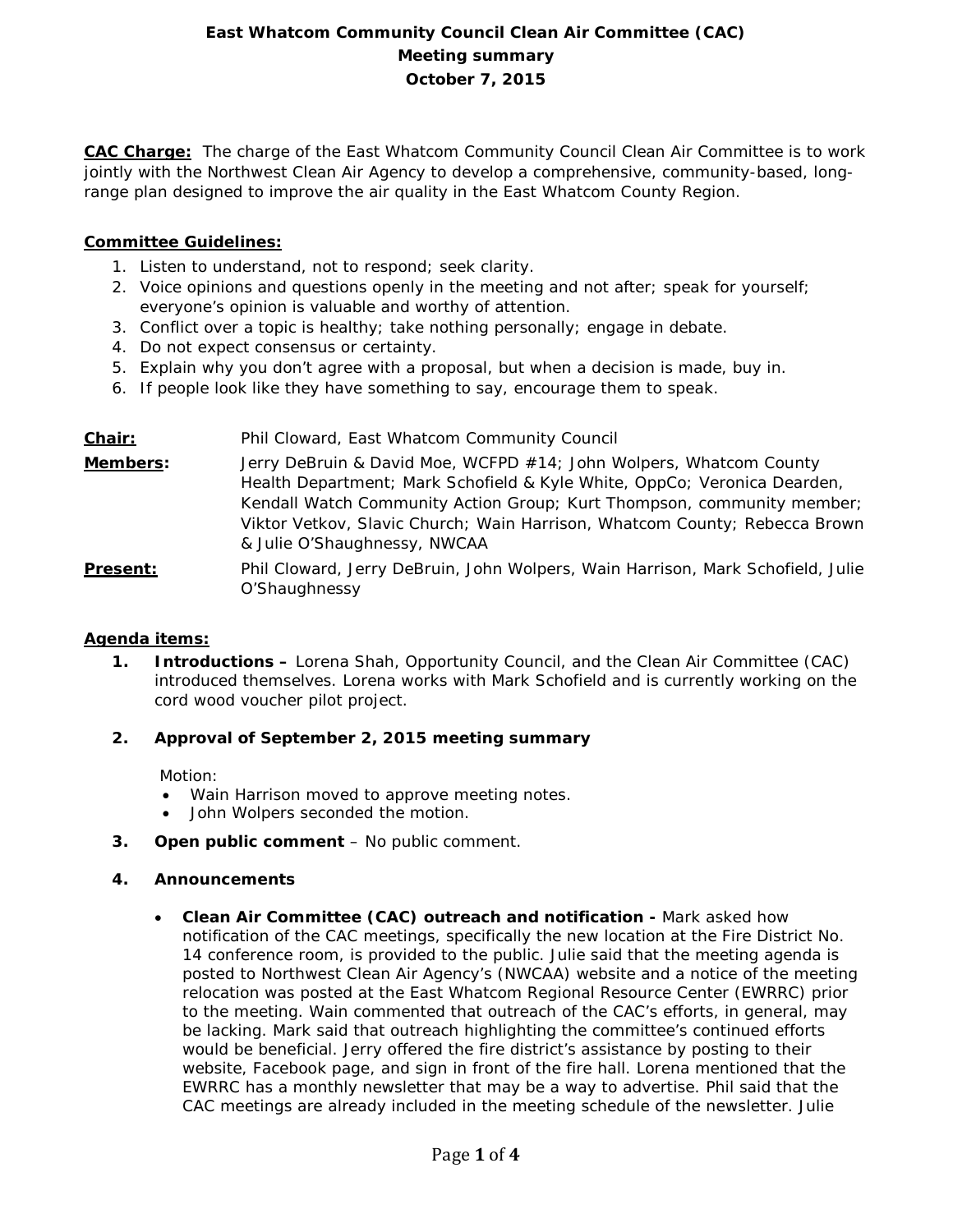said that NWCAA can develop a sandwich board sign to advertise the meetings. NOTE: Phil mentioned that the Facilities Committee is evaluating concurrent uses at the EWRRC which may address the noise issue that prompted the change in meeting location.

- **Committee chair - Phil** confirmed that Lou Piotrowski will not be returning to the CAC as Chair. Phil will serve as committee chair.
- **Wood smoke reduction grant – Julie** received informal notification from Rod Tinnemore, Ecology, that NWCAA will receive \$80,000 for the next biennium wood smoke reduction grant for Columbia Valley.

### **5. Cord wood vendors and vouchers**

**Lorena –** Reported that the cord wood voucher pilot program is moving forward and final details are being worked out. How to consistently and meaningfully define and use terms – seasoned, dry, and moisture percentages – is being discussed and will be resolved before launching the program. Lorena spoke with Julie who recommended that if the term "seasoned" is used that is be defined consistent with the Washington Administrative Code (WAC 173-433 – Solid Fuel Burning Device); wood that has 20% or less moisture content. Lorena said the draft wood vendor form refers to "seasoned (dry) wood - 20% or less." The moisture content of the wood will be checked by a third-party as part of the quality assurance process.

**Phil –** Stated that it's important to use industry terminology and that the term "seasoned" is fine. However, practically speaking, moisture content may be slightly above 20%. Also, the WAC is not the law, it is legislation. The Revised Code of Washington (RCW) is the law. A graduated range of acceptable moisture content is necessary to have a successful program. Moisture specifications and terminology will be included in discussions with the wood purveyors. Phil will work with Lorena to schedule a meeting with the purveyors.

**Julie –** Agreed that the WAC defines seasoned wood as 20% or less moisture content and requested that if the term "seasoned" is used that it is defined consistent with the WAC. Using acceptable moisture ranges versus defined terminology may be helpful. She emphasized that NWCAA's focus is and will continue to be on the amount of smoke (opacity) coming from stacks, not on testing the moisture content of wood. Moisture content evaluation will be in the context of the Opportunity Council's quality assurance program administered by the Opportunity Council, independent of NWCAA.

#### **6. Biomass committee update**

**Phil –** Recent emphasis has been on the light industrial property inside the urban growth area. Phil has a meeting scheduled with the Port of Bellingham to discuss project funding and job potential.

## **7. Residential wood sheds update**

**Julie –** Thanked Phil for his efforts in getting written bids for the residential wood shed construction materials and for contacting Mt. Baker and Nooksack High Schools about the possibility of building the sheds as part of their curriculum. Funding is again available and the project can move forward. Julie and Aly Anderson of Opportunity Council, met and discussed revisions to this year's wood heating outreach, including the two new projects: Cord wood vouchers through Opportunity Council's energy assistance program and residential wood sheds. Also discussed was how to possibly incorporate wood shed questions with the general intake process.

**Phil –** Since several months have passed since obtaining original material bids and making contact with the schools, bids will need to be reconfirmed, both high schools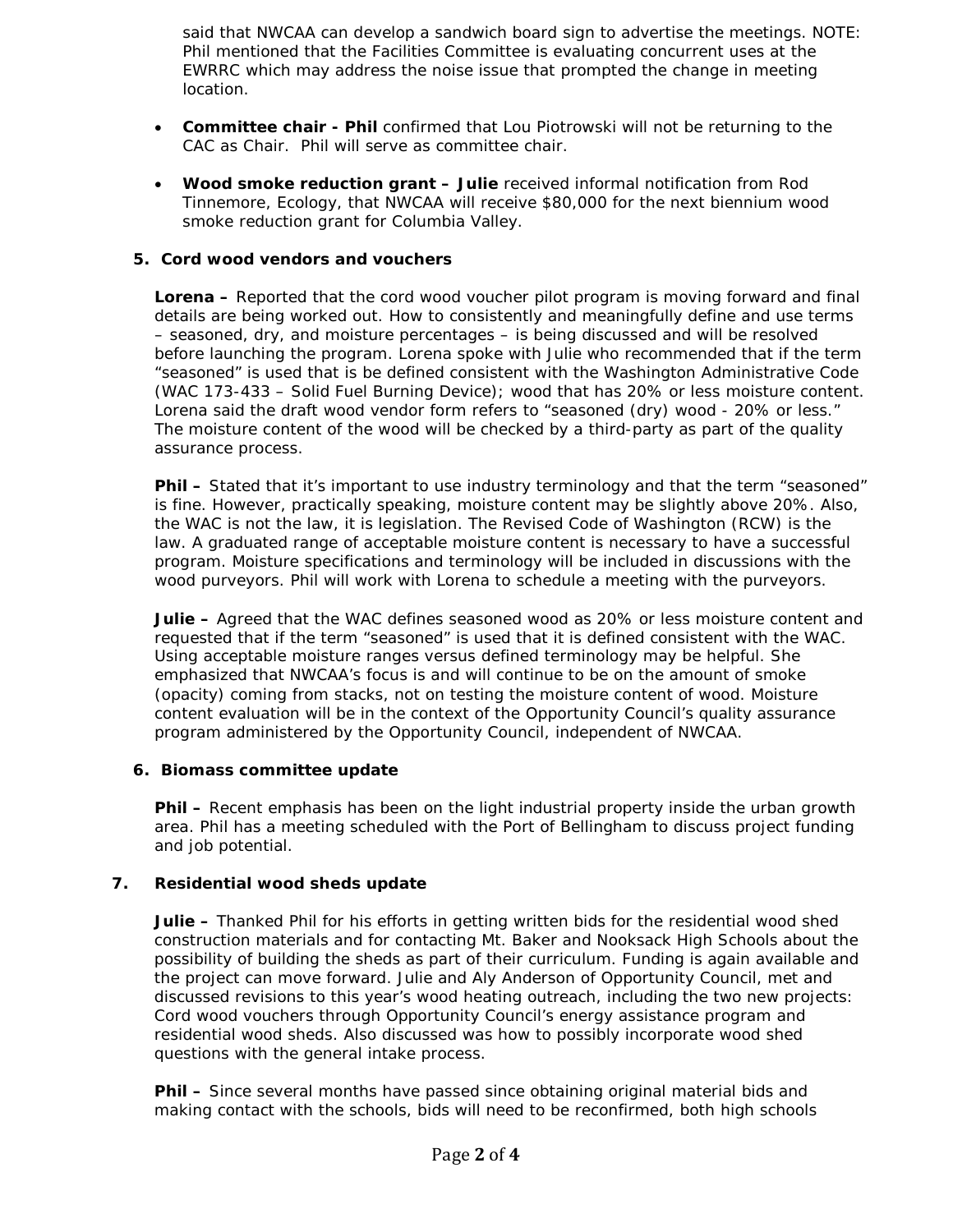contacted, interim storage site(s) determined, and the delivery process coordinated. He asked how referrals will be managed and recommended that the process remain as local as possible, perhaps also involving the EWRRC staff. Reiterated the importance of acknowledging the schools for their community service in the form of a nice plaque.

**Lorena –** Asked who will coordinate the wood shed referrals/eligibility information gathered by the Opportunity Council as part of their intake process as well as receipts of wood shed delivery.

**Julie –** NWCAA will be the recipient of the wood shed referral forms and will collect and manage the delivery information. How to coordinate delivery with residents still needs to be determined. Julie will draft questions for wood shed recipient screening, ask CAC members for comments, and confirm with Ecology the award of grant funds and notify Phil.

**Mark –** Suggested that Opportunity Council work with current and past clients of the woodstove change-out program to help identify wood shed recipients. Suggested that a media opportunity exists with acknowledging the schools for their community service.

## **8. NWCAA complaint response strategy**

**Julie –** As the CAC continues to develop a multi-faceted approach to improving Columbia Valley air quality, NWCAA staff is developing plans for enforcing requirements limiting smoke from chimneys. Julie said NWCAA will continue to participate in the committee's ongoing efforts, focusing on education, resources, and community involvement.

Due to limited resources, complaint response strategy during the 2015-2016 woodheating season will differ when air quality is good versus when air quality if impacted as determined by the Columbia Valley particulate monitor data. During periods of nonimpaired air quality, first-time complaints will receive a letter and educational information about proper wood burning techniques and wood storage.

During periods of impacted air quality, complaint response will occur as follows:

- First steps:
	- Deploy agency staff (with additional voluntary support by fire department) to patrol and observe Columbia Valley community chimneys during periods of impacted air quality. Intended goal: Identify addresses that are significantly exceeding opacity limits, because they are the biggest impact to air quality in the area.
	- Document addresses with chimney smoke observed exceeding 20% opacity, and if possible, make immediate contact with persons at the residence (by knocking on the door) to bring their attention to the opacity, determine what factors may be contributing to the high opacity as well as provide education and resource information.
	- Observed opacity in excess of 20% may result in a written warning handed to the persons at the residence during the immediate contact.
	- NWCAA will record these warnings in the agency database for future reference.
- Later steps:
	- Escalate enforcement as needed to achieve clean burning in residential wood heating devices. Enforcement includes issuing formal notices of violation and penalties to individuals who are documented repeat offenders.

**Wain & Lorena** – If you get a complaint about a certain address prior to deploying inspectors, will you still reach out to them with information when doing complaint investigation, whether there's smoke or not?